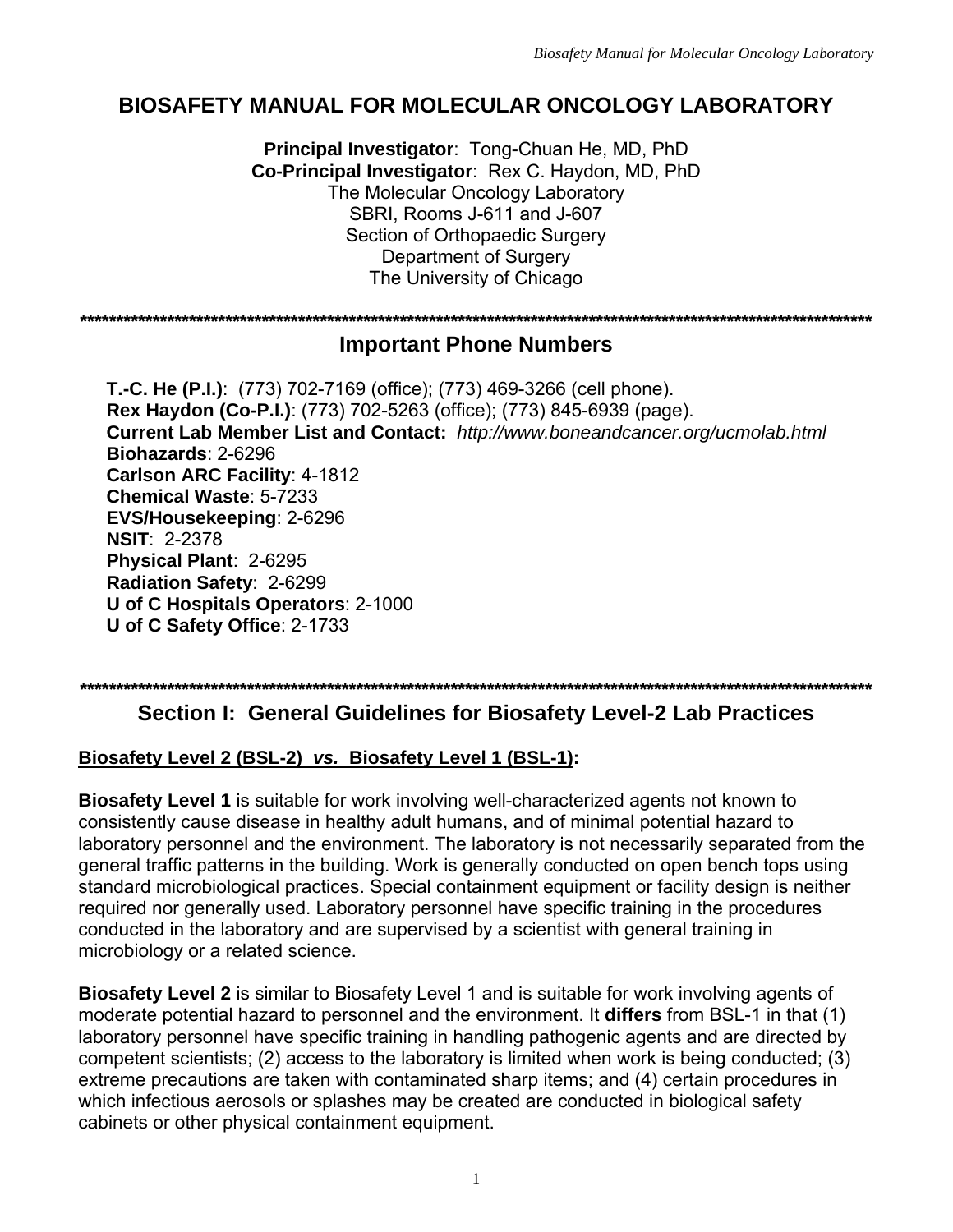**The Molecular Oncology Laboratory is a BSL-2 facility**. The following standard and special practices apply to agents assigned to Biosafety Level 2:

### **A.** *Standard Microbiological Practices***:**

- 1. Access to the laboratory is limited or restricted at the discretion of the laboratory director when experiments are in progress.
- 2. Persons wash their hands after they handle viable materials, after removing gloves, and before leaving the laboratory.
- 3. Eating, drinking, smoking, handling contact lenses, and applying cosmetics are not permitted in the work areas. Food is stored outside the work area in cabinets or refrigerators designated for this purpose only.
- 4. Mouth pipetting is prohibited; mechanical pipetting devices are used.
- 5. Policies for the safe handling of sharps are instituted.
- 6. All procedures are performed carefully to minimize the creation of splashes or aerosols.
- 7. Work surfaces are decontaminated on completion of work or at the end of the day and after any spill or splash of viable material with disinfectants that are effective against the agents of concern.
- 8. All cultures, stocks, and other regulated wastes are decontaminated before disposal by an approved decontamination method such as autoclaving. Materials to be decontaminated outside of the immediate laboratory are placed in a durable, leakproof container and closed for transport from the laboratory. Materials to be decontaminated off-site from the facility are packaged in accordance with applicable local, state, and federal regulations, before removal from the facility.

## **B.** *Special Practices:*

- 1. Access to the laboratory is limited or restricted by the laboratory director when work with infectious agents is in progress. In general, persons who are at increased risk of acquiring infection, or for whom infection may have serious consequences, are not allowed in the laboratory or animal rooms. For example, persons who are immunocompromised or immunosuppressed may be at increased risk of acquiring infections. The laboratory director has the final responsibility for assessing each circumstance and determining who may enter or work in the laboratory or animal room.
- 2. The laboratory director establishes policies and procedures whereby only persons who have been advised of the potential hazards and meet specific entry requirements (e.g., immunization) may enter the laboratory.
- 3. A biohazard sign must be posted on the entrance to the laboratory when etiologic agents are in use. Appropriate information to be posted includes the agent(s) in use, the biosafety level, the required immunizations, the investigator's name and telephone number, any personal protective equipment that must be worn in the laboratory, and any procedures required for exiting the laboratory.
- 4. Laboratory personnel receive appropriate immunizations or tests for the agents handled or potentially present in the laboratory (e.g., hepatitis B vaccine or TB skin testing).
- 5. When appropriate, considering the agent(s) handled, baseline serum samples for laboratory and other at-risk personnel are collected and stored. Additional serum specimens may be collected periodically, depending on the agents handled or the function of the facility.
- 6. Biosafety procedures are incorporated into standard operating procedures or in a biosafety manual adopted or prepared specifically for the laboratory by the laboratory director. Personnel are advised of special hazards and are required to read and follow instructions on practices and procedures.
- 7. The laboratory director ensures that laboratory and support personnel receive appropriate training on the potential hazards associated with the work involved, the necessary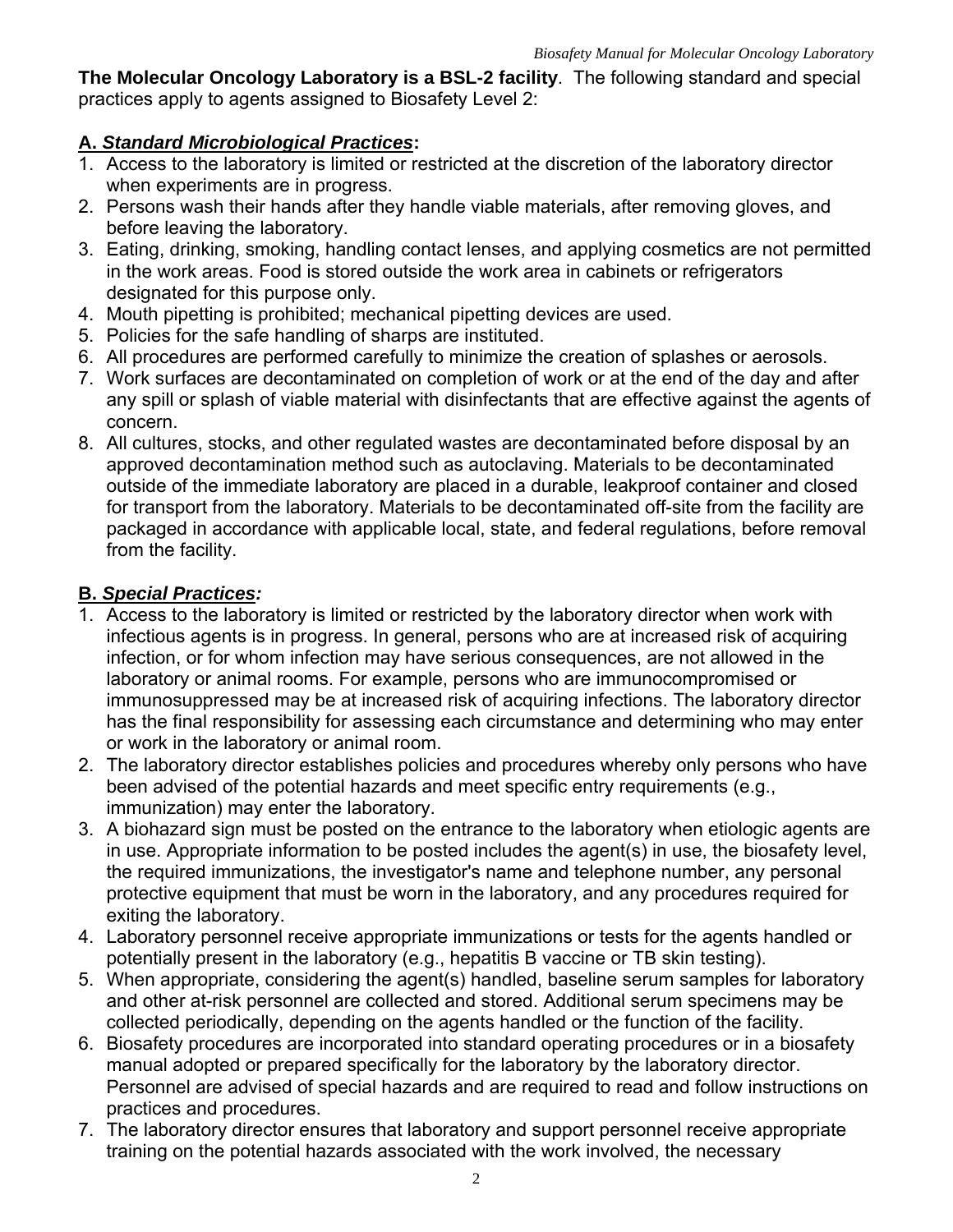precautions to prevent exposures, and the exposure evaluation procedures. Personnel receive annual updates or additional training as necessary for procedural or policy changes.

- 8. A high degree of precaution must always be taken with any contaminated sharp items, including needles and syringes, slides, pipettes, capillary tubes, and scalpels.
	- *a. Needles and syringes or other sharp instruments should be restricted in the laboratory for use only when there is no alternative, such as parenteral injection, phlebotomy, or aspiration of fluids from laboratory animals and diaphragm bottles. Plasticware should be substituted for glassware whenever possible.*
	- *b. Only needle-locking syringes or disposable syringe-needle units (i.e., needle is integral to the syringe) are used for injection or aspiration of infectious materials. Used disposable needles must not be bent, sheared, broken, recapped, removed from disposable syringes, or otherwise manipulated by hand before disposal; rather, they must be carefully placed in conveniently located puncture-resistant containers used for sharps disposal. Non-disposable sharps must be placed in a hard-walled container for transport to a processing area for decontamination, preferably by autoclaving.*
	- *c. Syringes which re-sheathe the needle, needleless systems, and other safety devices are used when appropriate.*
	- *d. Broken glassware must not be handled directly by hand, but must be removed by mechanical means such as a brush and dustpan, tongs, or forceps. Containers of contaminated needles, sharp equipment, and broken glass are decontaminated before disposal, according to any local, state, or federal regulations.*
- 9. Cultures, tissues, specimens of body fluids, or potentially infectious wastes are placed in a container with a cover that prevents leakage during collection, handling, processing, storage, transport, or shipping.
- 10. Laboratory equipment and work surfaces should be decontaminated with an effective disinfectant on a routine basis, after work with infectious materials is finished, and especially after overt spills, splashes, or other contamination by infectious materials. Contaminated equipment must be decontaminated according to any local, state, or federal regulations before it is sent for repair or maintenance or packaged for transport in accordance with applicable local, state, or federal regulations, before removal from the facility.
- 11. Spills and accidents that result in overt exposures to infectious materials are immediately reported to the laboratory director. Medical evaluation, surveillance, and treatment are provided as appropriate and written records are maintained.
- 12. Animals not involved in the work being performed are not permitted in the lab.

## **C.** *Safety Equipment*

- 1. Properly maintained biological safety cabinets, preferably Class II, or other appropriate personal protective equipment or physical containment devices are used whenever:
	- *a. Procedures with a potential for creating infectious aerosols or splashes are conducted. These may include centrifuging, grinding, blending, vigorous shaking or mixing, sonic disruption, opening containers of infectious materials whose internal pressures may be different from ambient pressures, inoculating animals intranasally, and harvesting infected tissues from animals or embryonate eggs.*
	- *b. High concentrations or large volumes of infectious agents are used. Such materials may be centrifuged in the open laboratory if sealed rotor heads or centrifuge safety cups are used, and if these rotors or safety cups are opened only in a biological safety cabinet.*
- 2. Face protection (goggles, mask, face shield or other splatter guard) is used for anticipated splashes or sprays of infectious or other hazardous materials to the face when the microorganisms must be manipulated outside the BSC.
- 3. Protective laboratory coats, gowns, smocks, or uniforms designated for lab use are worn while in the laboratory. This protective clothing is removed and left in the laboratory before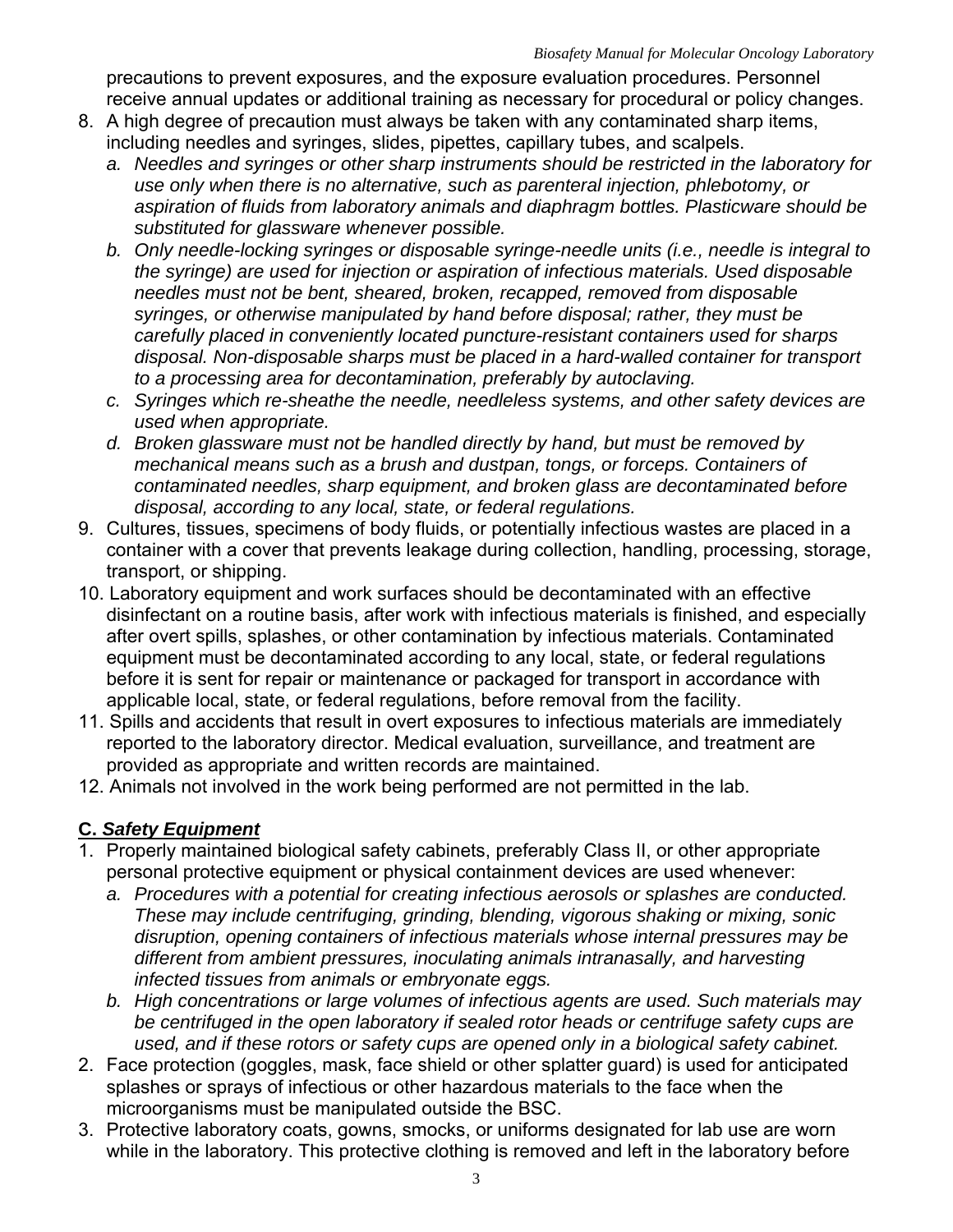leaving for non-laboratory areas (e.g., cafeteria, library, administrative offices). All protective clothing is either disposed of in the laboratory or laundered by the institution; it should never be taken home by personnel.

4. Gloves are worn when hands may contact potentially infectious materials, contaminated surfaces or equipment. Wearing two pairs of gloves may be appropriate. Gloves are disposed of when overtly contaminated, and removed when work with infectious materials is completed or when the integrity of the glove is compromised. Disposable gloves are not washed, reused, or used for touching "clean" surfaces (keyboards, telephones, etc.), and they should not be worn outside the lab. Alternatives to powdered latex gloves should be available. Hands are washed following removal of gloves.

## **D.** *Laboratory Facilities***:**

- 1. Provide lockable doors for facilities that house restricted agents.
- 2. Each laboratory contains a sink for handwashing.
- 3. The laboratory is designed so that it can be easily cleaned. Carpets and rugs in laboratories are inappropriate.
- 4. Bench tops are impervious to water and are resistant to moderate heat and the organic solvents, acids, alkalis, and chemicals used to decontaminate the work surfaces and equipment.
- 5. Laboratory furniture is capable of supporting anticipated loading and uses. Spaces between benches, cabinets, and equipment are accessible for cleaning. Chairs and other furniture used in laboratory work should be covered with a non-fabric material that can be easily decontaminated.
- 6. Install biological safety cabinets in such a manner that fluctuations of the room supply and exhaust air do not cause the biological safety cabinets to operate outside their parameters for containment. Locate biological safety cabinets away from doors, from windows that can be opened, from heavily traveled laboratory areas, and from other potentially disruptive equipment so as to maintain the biological safety cabinets' air flow parameters for containment.
- 7. An eyewash station is readily available.
- 8. Illumination is adequate for all activities, avoiding reflections and glare that could impede vision.
- 9. If the laboratory has windows that open to the exterior, they are fitted with fly screens.

*For additional information*, please read the NIH guidelines for handling Biosafety Level 2 biohazardous materials (*http://www.cdc.gov/od/ohs/biosfty/bmbl4/bmbl4toc.htm*).

### **\*\*\*\*\*\*\*\*\*\*\*\*\*\*\*\*\*\*\*\*\*\*\*\*\*\*\*\*\*\*\*\*\*\*\*\*\*\*\*\*\*\*\*\*\*\*\*\*\*\*\*\*\*\*\*\*\*\*\*\*\*\*\*\*\*\*\*\*\*\*\*\*\*\*\*\*\*\*\*\*\*\*\*\*\*\*\*\*\*\*\*\*\*\*\*\*\*\*\*\*\*\*\*\*\*\*\*\*\***

## **Section II: Construction and Use of Recombinant Adenoviruses**

The adenovirus used for the AdEasy system is replication-defective. However precautions must be observed. Fully active adenoviruses most commonly cause respiratory illness although they may also cause various other illnesses, such as gastroenteritis, conjunctivitis, cystitis, and rash illness. Symptoms of respiratory illness caused by adenovirus infection range from the common cold syndrome to pneumonia, croup, and bronchitis. Patients with compromised immune systems are especially susceptible to severe complications of adenovirus infection. Although epidemiological characteristics of the adenoviruses vary by type, all are transmitted by direct contact, fecal-oral transmission, and occasionally waterborne transmission.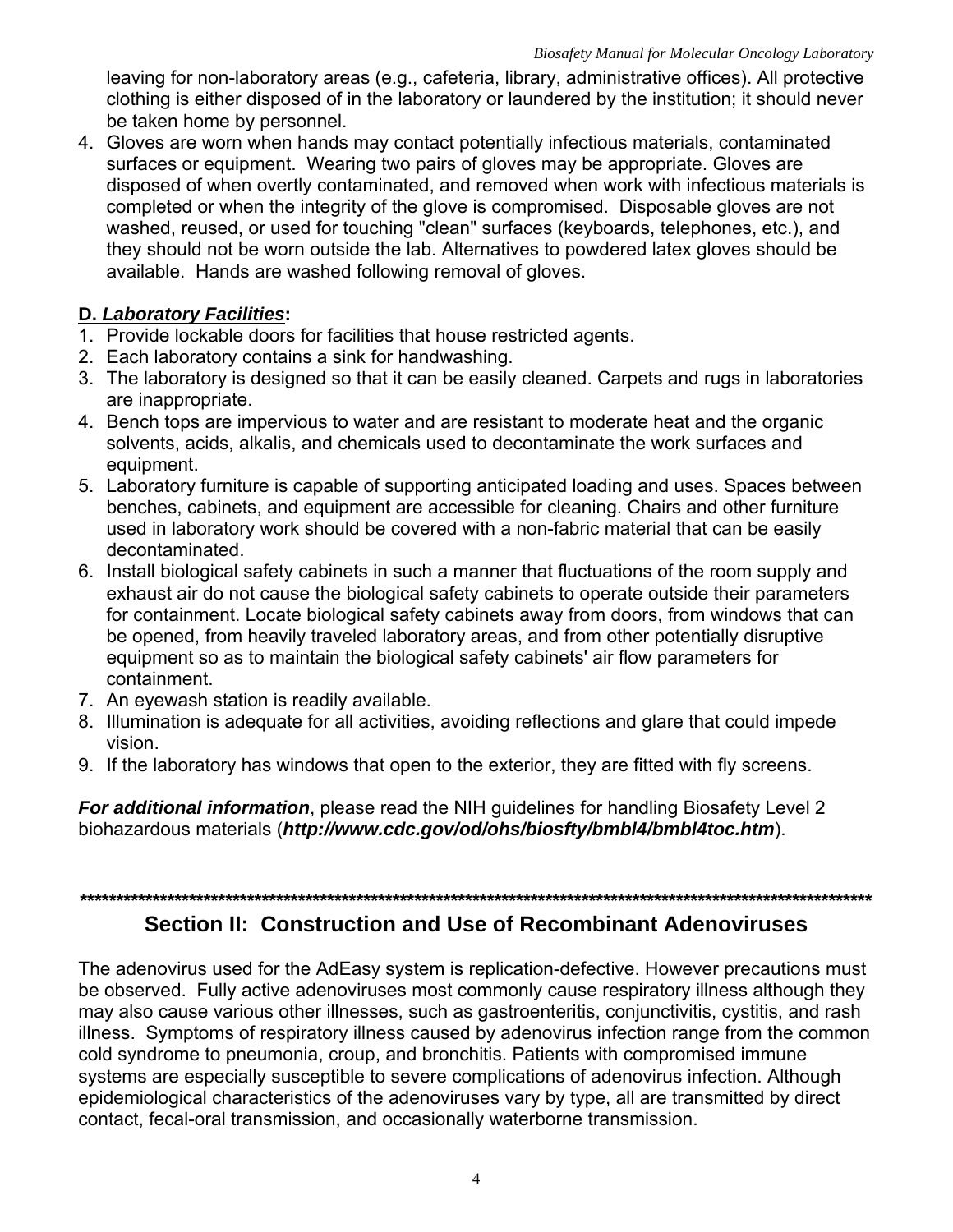Many mishaps can be avoided by being familiar with the protocols before undertaking experiments. Please read the Molecular Oncology Laboratory Protocol Books located in room J-611 prior to working with the recombinant adenovirus system.

In addition to the guidelines for handling Biosafety Level 2 biohazardous materials outlined in **Section I**, the following precautions apply at all times:

- *a. Always wear gloves whenever handling cell and tissue culture containers and the virus itself. Double gloves may be needed in the case of injecting viruses into animals.*
- *b. Use the laminar air flow tissue culture hood whenever handling cell and tissue cultures or pipetting the virus.*
- *c. Disinfect comtaminated tips and waste with Wyscodye or bleach (e.g., waste such as used pipettes, pipette tips, microfuge tubes, cell culture flasks will be first soaked in a Wyscodye or bleach containing-beaker for 30 min. and then disposed to biohazard waste container for autoclaving. The work surface area will be disinfected by wiping with Wyscodye or bleach spray, followed by cleaning with 70% ethanol).*
- *d. Clean the pipet aid and pipetman used for the experiment;*
- *e. Properly dispose the disinfected waste into the biohazard bags.*
- *f. Animals which have been injected with adenoviruses should be transported in a isolation container.*
- g. *The virus itself will only be handled in a biosafety level 2 cabinet as outlined in the IACUC protocol. At this time the virus will be in a syringe handled only by the investigators. The used syringe and needle will be placed into biohazard and sharps containers by the investigators.*

### **Additionally, the following frequently asked questions may help you better understand recombinant adenovirus.**

**What disease could adenovirus cause?** Adenovirus is the same virus as the common cold. The virus used in these experiments is deficient in viral replication.

**How is it spread naturally?** It is spread by aerosols in the air.

**When is it present in the animal facility?** It will only be in biohazard containers with the exception of intraoperative injections.

**How could I be exposed?** By needle sticks and actively inhaling aerosols.

**What do I do to protect myself?** Standard needle stick precautions and careful handling of sharps. Masks or laminar air flow hoods should be utilized when the virus is being handled.

**What is an exposure?** Direct inhalation of aerosols of virus or a needle stick.

**What do I do if I am exposed?** Please contact Dr. He or Dr. Haydon.

**Is it treatable?** It is only as treatable as the common cold. Possible illness is very self-limited. Most infections are mild and require no therapy or only symptomatic treatment. Because there is no virus-specific therapy, serious adenovirus illness can be managed only by treating symptoms and complications of the infection.

**Should I be tested for it before or after an exposure?** No. Adenoviral infections are selflimited in most instances.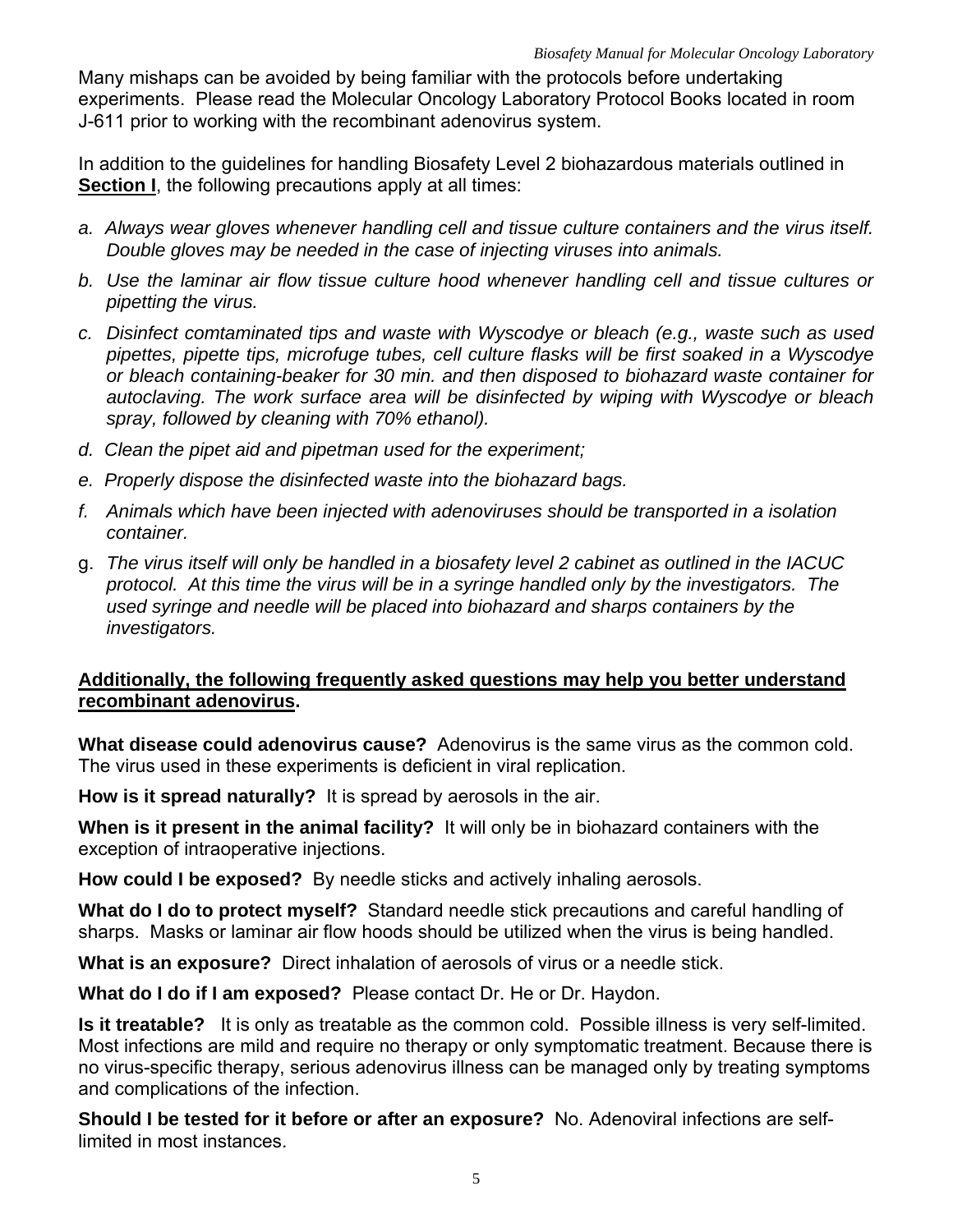**Is there anyone who should not go into a room with this agent?** Yes, Severely immunocompromised individuals. For example, individuals with advanced AIDS, transplant patients on large doses of steroids or other anti-immune medications.

**NOTE**: *The following document is the Material Safety Data Sheet of Recombinant Adenovirus Prepared by UCSD Program in Human Gene Therapy, which is recommended to you as a supplemental reading on recombinant adenovirus biosafety.*

#### *MATERIAL SAFETY DATA SHEET - INFECTIOUS SUBSTANCES*

**\_\_\_\_\_\_\_\_\_\_\_\_\_\_\_\_\_\_\_\_\_\_\_\_\_\_\_\_\_\_\_\_\_\_\_\_\_\_\_\_\_\_\_\_\_\_\_\_\_\_\_\_\_\_\_\_\_\_\_\_\_\_\_\_\_\_\_\_\_\_\_\_\_\_\_\_** 

#### *INFECTIOUS AGENT*

*Name: Adenovirus type C strain 5 and recombinant vectors based on Adenovirus 5. Characteristics: Adenoviridae; non-enveloped, icosahedral virions, 75-100 nm diameter, double stranded, linear DNA genome. Virus is lytic. Biosafety Level: NIH BSL 2* 

#### *HEALTH HAZARD*

*Pathogenicity: Wild type Adenovirus infection varies in clinical manifestation and severity; symptoms include*  fever, rhinitis, pharyngitis, cough and conjunctivitis. The risk from infection by defective recombinant adenoviral *vectors depends both on the dose of virus and on the nature of the transgene. Adenovirus does not integrate into the host cell genome but can produce a strong immune response.* 

*Host Range: Humans are the natural reservoir for wild type Adenovirus 5. Recombinant Adenovirus vectors infect a variety of mammalian cell types.* 

*Mode of Transmission: Wild type virus is spread directly by oral contact and droplet spread; indirectly by handkerchiefs, eating utensils and other articles freshly soiled with respiratory discharge of an infected person. In*  the laboratory, care must be taken to avoid spread of infectious material by aerosol, direct contact or accidental *injection.* 

*Incubation Period: From 1-10 days.* 

#### *VIABILITY*

*Drug susceptibility: No specific anti-viral available.* 

*Susceptibility to Disinfectants: Susceptible to 1% sodium hypochlorite, 2% glutaraldehyde. Recommend fresh solution of 10% bleach for 30 minutes.* 

**Physical Inactivation**: Sensitive to heat; 1 hour at 56<sup>°</sup>C is used to inactivate virus.

*Survival Outside of Host: Adenovirus has been reported to survive 3-8 weeks on environmental surfaces at room temperature.* 

#### *MEDICAL*

*Surveillance: Pre-employment serum samples banked. Monitor for symptoms; confirm infection by serological analysis or viral culture.* 

*First Aid/Treatment: For splashes to the eye of material containing virus, rinse eye at eyewash for 15 minutes then report to hospital emergency room for evaluation. A serum sample should be taken as soon as possible (at UCSD this is done by Occupational Health). In the case of accidental injection of material containing virus, wash area well with soap and water then contact office of Occupational Health for advice, evaluation and serum sample. At UCSD, notify supervisor and EH&S as soon as possible after exposure. Supportive therapy is indicated for symptoms of suspected infections.* 

*Immunization: None available. Prophylaxis: None available.* 

#### *LABORATORY HAZARDS*

*Laboratory- acquired infections: Rare cases reported in laboratories working with clinical specimens. Sources/Specimens: Respiratory secretions. Theoretical risk from exposure to laboratory cultures of wild type virus or recombinant virus.* 

*Primary Hazards: Ingestion, droplet exposure of the mucous membranes, direct injection. Special Hazards: Contact with feces or urine from infected animals for 72 hours post infection.* 

#### *RECOMMENDED PRECAUTIONS*

*Containment Requirements: Biosafety level 2 plus UCSD Adeno special practices and BSL 2 containment facilities for all activities involving the virus, recombinant virus vectors, and potentially infectious body fluids or*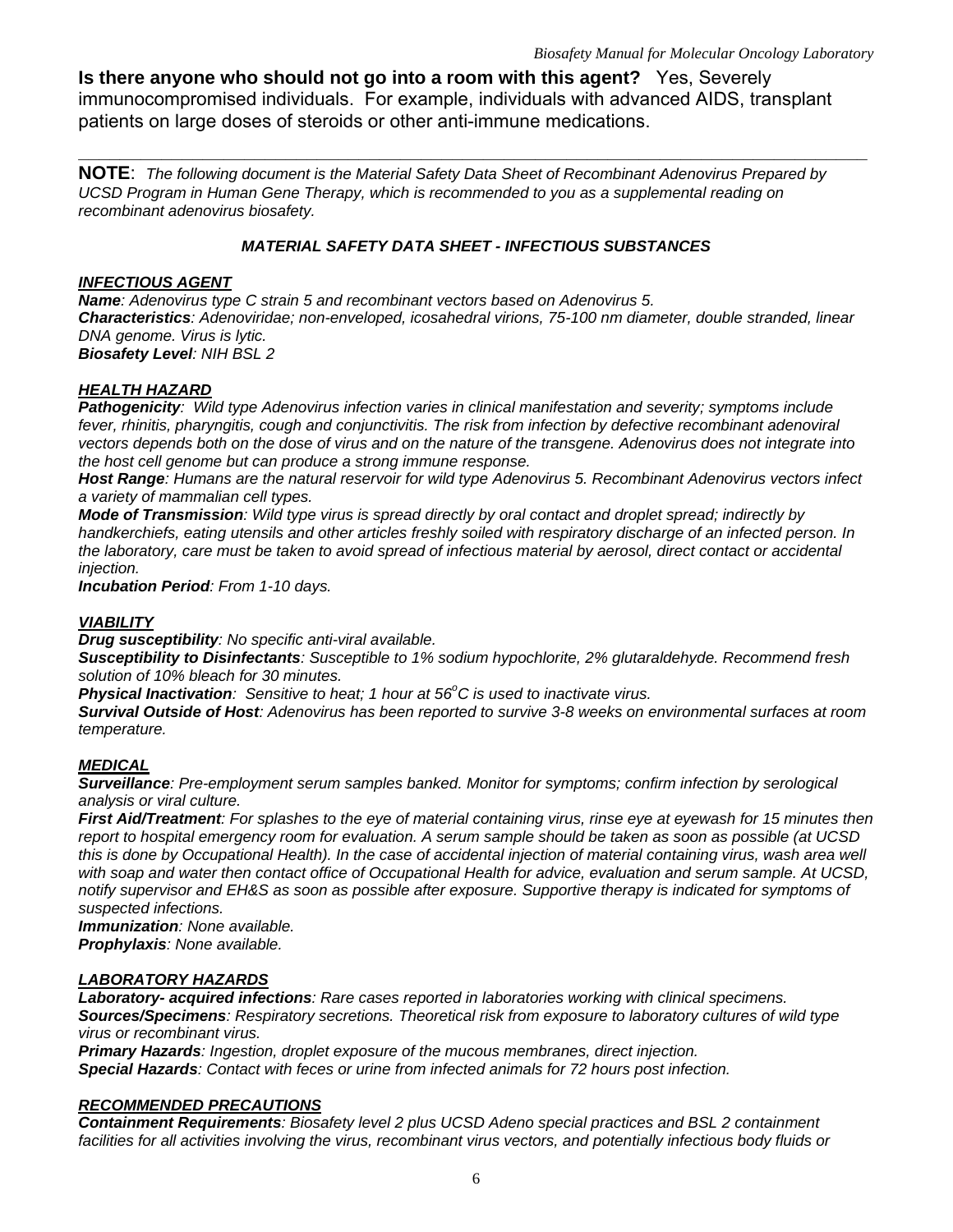#### *tissues.*

*Protective Clothing: Laboratory coat, gloves, goggles.* 

#### *HANDLING INFORMATION*

*Spills: Allow aerosols to settle for 15 minutes; wear protective clothing and gently cover the spill with adsorbent paper towel and apply freshly prepared 10% sodium hypochlorite starting at the perimeter and working towards the center; allow at least 30 minutes contact time before clean up.* 

*Disposal: Decontaminate all wastes before disposal; steam sterilization, incineration, chemical disinfection. At UCSD contaminated material may be sealed in labeled, doubled, red biohazard bags and transported in covered, leak proof containers to BFI disposal bins for eventual incineration.* 

*Storage: In sealed containers that are appropriately labeled and in approved locations for BSL2 materials at -70C. Transport: Material must be sealed in primary and secondary containers, appropriately labeled.* 

### *TRANSGENES AND OTHER FOREIGN GENETIC ELEMENTS*

*Considerations: What is the replication status of your vector? In general, recombinant Ad 5 vectors produced in the Vector Development laboratory are replication incompetent. What is the nature of the transgene/s - are any potentially hazardous transgenes expressed, i.e.. toxins, oncogenes? Have any foreign elements been introduced which alter the specificity, host range, stability, or titer of the resulting vector? It is imperative that those handling*  recombinant vectors consider both the nature of the virus used as a vector and the effects of any transgene, *introduced genetic elements, or other modification.* 

#### \*\*\*\*\*\*\*\*\*\*\*\*\*\*\*\*\*\*\*\*\*\*\*\*\*\*\*\*\*\*\*\*\*\*\*\*\*\*\*\*\*\*\*\*\*\*\*\*\*\*\*\*\*\*\*\*\*\*\*\*\*\*\*\*\*\*\*\*\*\*\*\*\*\*\*\*\*\*\*\*\*\*\*\*\*\*\*\*\*\*\*\*\*\*\*\*\*\*\*\*\*\*\*\*\*\*\*\*\* **Section III: Construction and Use of Retroviral Vectors**

Retroviral vectors are becoming standard tools in cell biology as well as potential therapeutic agents for human disease. Many investigators have come to believe that retroviral vectors are safe, but current biosafety guidelines and distributors of vectors both recommend using the vectors under biosafety level-2 containment (BSL-2). The safety of retroviral vectors for both introduction into humans and for use in basic research continues to be an important issue.

Production of retroviral vectors has a common strategy, although details may vary. Retroviruses package RNA molecules into virus particles. Normally, the double stranded RNA retrovirus genome is packaged into virions, but retrovirus packaging cell lines (also known as helper cells) are constructed in order to package other RNA molecules. These RNA molecules have limited retroviral sequences and commonly express a messenger RNA of interest (the "vector sequence") as well as a selectable marker such as a drug-resistance gene. A typical packaging cell line is stably transfected with two partial (split) retroviral genomes. One construct contains the gag/pol region that encodes proteins required for virus particle assembly and reverse transcription (copying the double stranded RNA insert into DNA), and the second construct contains the env gene that encodes the proteins needed for virus binding to, and entry into, target cells. The viral RNA encoding these functions is not packaged into virus particles because the RNA sequences needed for binding to gag proteins (the packaging signal, or Ψ) have been deleted. The vector sequence containing the packaging signal is transfected into the packaging cells, and inclusion of the packaging signal in the construct insures that the vector sequence is packaged into virus particles.

Virus particles are harvested from packaging cell lines transfected with a vector sequence, and these particles are used to "transduce" the vector sequence (as well as the retrovirus RNA) into target cells bearing the appropriate receptors for the retroviral or other viral envelope expressed on the virus particles. "Transduction" is in essence a one time infection since the viral particles are infectious, but their genetic information is insufficient to generate new infectious virus unless some rare rescue event takes place. Because none of the retrovirus genomes expressed in packaging cell lines is intact, no replication competent viruses are produced unless a rare and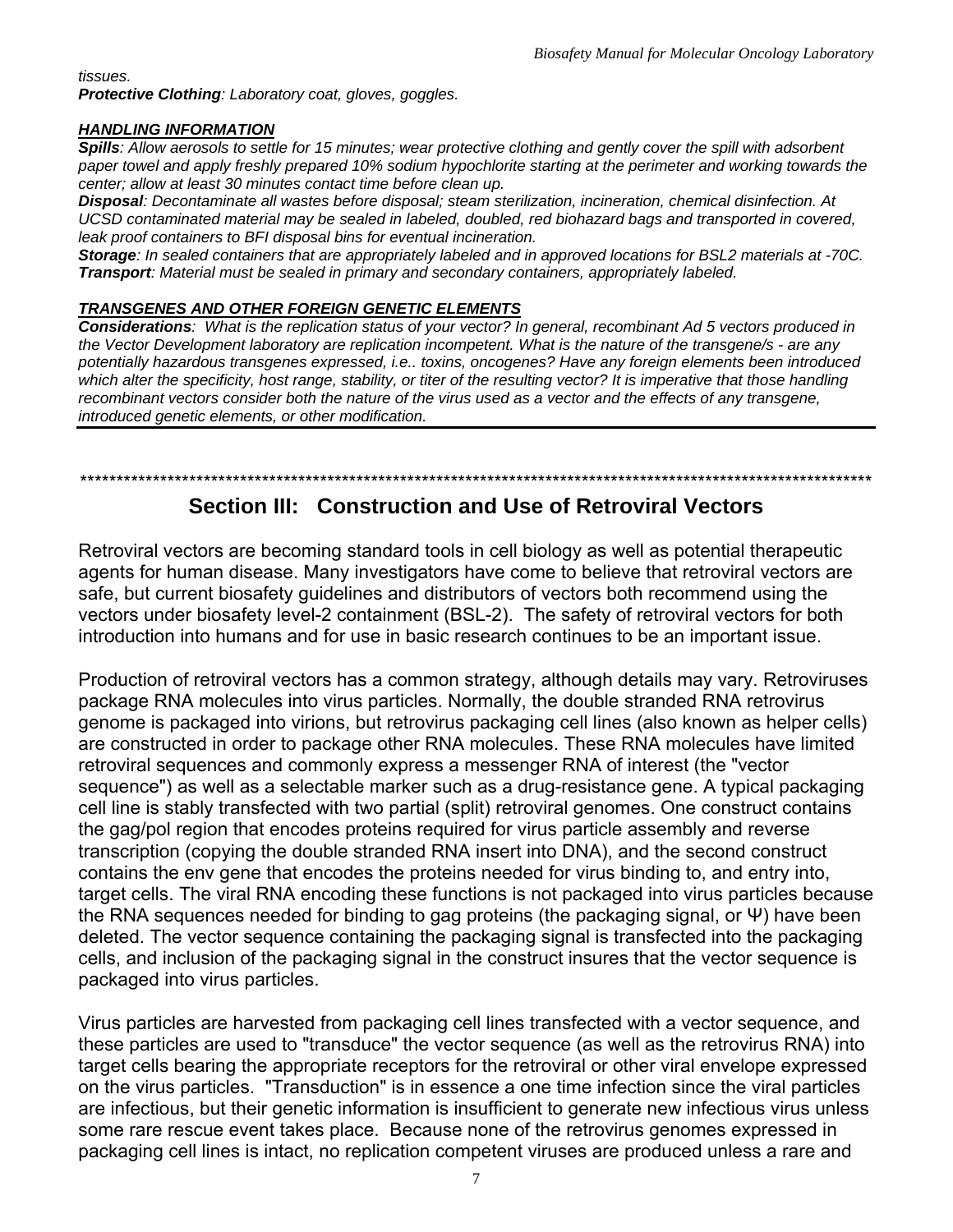#### *Biosafety Manual for Molecular Oncology Laboratory*

specific recombination event generates an intact retroviral genome. The virus particles are "infectious" for only one replication cycle. They can bind and enter target cells expressing appropriate receptors, although very low levels of virus entry may occur in the absence of specific receptor binding. The vector sequence is reverse transcribed into DNA, and the two retroviral LTR and the viral integrase mediate integration of the vector sequence into the target cell DNA. The integrated vector DNA becomes a permanent part of the target cell genome, and it is thus possible that rescue of RCR by recombination with endogenous retroviral elements can occur many years after the initial transduction of target cells.

Generation of replication competent retroviruses (RCR) in target cells or tissues is the primary risk associated with the use of retroviral vectors. Assessment of this risk is the primary task in determining the safety of retroviral vectors. The target cell range of the vector is also a safety issue. Incorporation of a virus envelope that can infect cells from multiple species increases the risk of both RCR generation and the potential danger of any resulting virus, which could spread from one species to another.

Another consideration in risk assessment is the nature of the vector coding sequence. Marker genes such as green fluorescent protein (GFP) pose no special risk (unless one is concerned with turning the proverbial green thumb into a literal green thumb). However, vectors that include genes involved in oncogenesis, growth regulation, innate or adaptive immunity, or infectious diseases obviously carry a greater risk. A strong oncogene (e.g., ras) in a vector that is later rescued into an RCR by recombination events would recreate a human version of mouse leukemia viruses. The widespread availability of retrovirus vectors for laboratory use and the generation of "safer" vectors appear to have resulted in a sense of false security, particularly amongst first time users of vectors. Thus, Biosafety level 2 containment and careful monitoring of long-term or animal experiments for the emergence of vector-derived RCR is essential to ensure safety.

In the **Molecular Oncology Laboratory**, we will only work the widely used and commercially available retroviral vectors (e.g., MoMLV, or Moloney Murine Leukemia Virus, from Clontech). To minimize the possible generation of RCRs, we will use the two plasmid transfection system. Briefly, HEK293 cells will be transfected with the retroviral shuttle vectors containing the transgenes and the retroviral packaging vector, pAmpho. As a result, amphotropic retroviral vectors will be produced so that they can be used to infect both rodent and human cells. No retroviral vectors will be used for direct injections into animals.

Many mishaps can be avoided by being familiar with the protocols before undertaking experiments. Please read the Molecular Oncology Laboratory Protocol Books located in room J-611 prior to working with the retroviral vector system. In addition to the guidelines for handling Biosafety Level 2 biohazardous materials outlined in **Section I**, the following precautions apply:

- *a. Always wear gloves whenever handling cell and tissue culture containers and the virus itself. Double gloves may be needed in the case of injecting viruses into animals.*
- *d. Use the biosafety cell/tissue culture hood whenever handling cell and tissue cultures or pipetting the virus. The virus itself will only be handled in a biosafety level 2 cabinet.*
- *e. Disinfect comtaminated tips and waste with Wyscodye or bleach (e.g., waste such as used pipettes, pipette tips, microfuge tubes, cell culture flasks will be first soaked in a Wyscodye or bleach containing-beaker for 30 min. and then disposed to biohazard waste container for autoclaving. The work surface area will be disinfected by wiping with Wyscodye or bleach spray, followed by cleaning with 70% ethanol).*